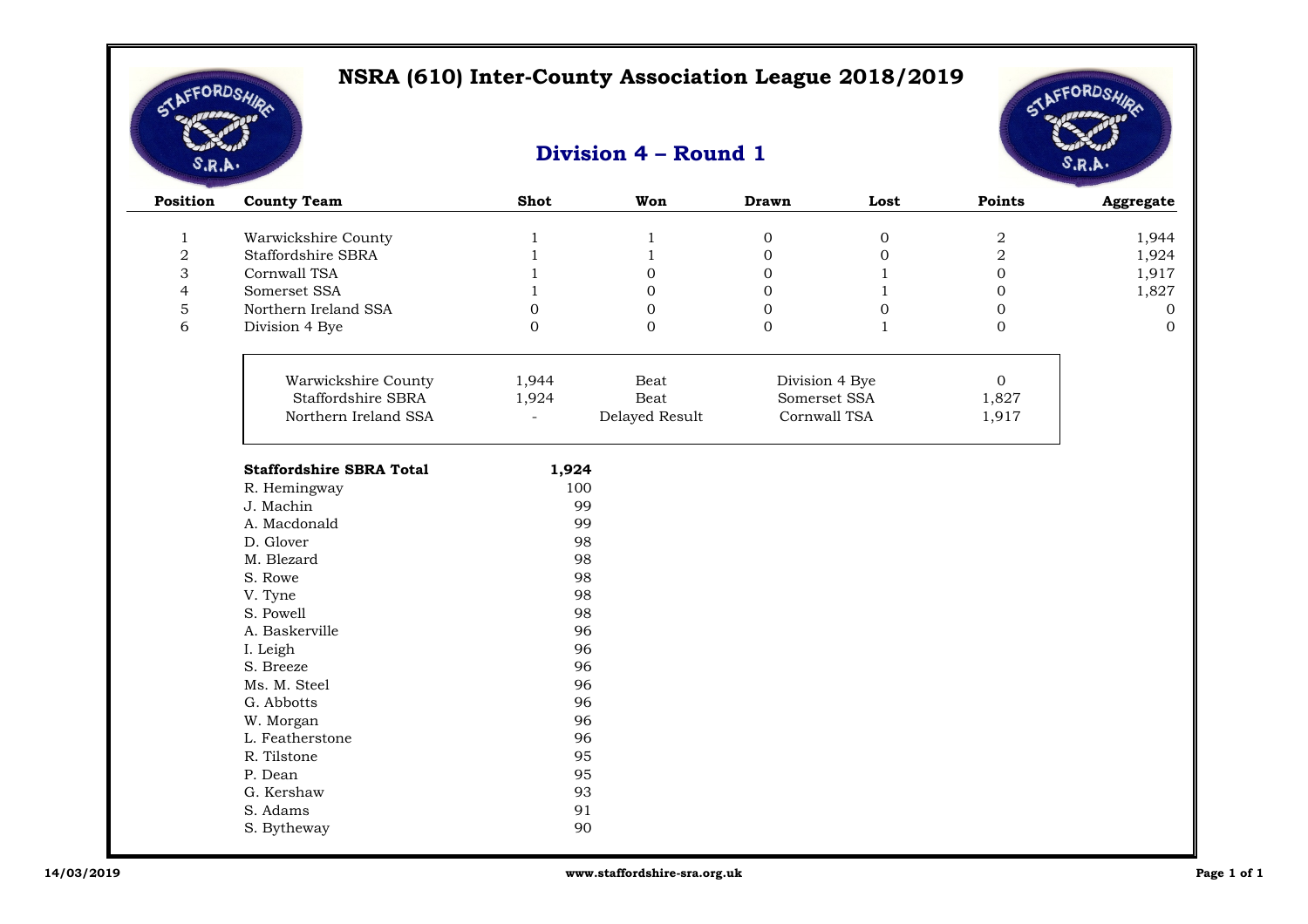

 $\overline{\phantom{a}}$ 

#### **Division 4 – Round 1 Amended (Re: Northern Ireland SSA)**



| Position       | <b>County Team</b>              | <b>Shot</b>      | Won          | <b>Drawn</b>   | Lost         | <b>Points</b>    | Aggregate      |
|----------------|---------------------------------|------------------|--------------|----------------|--------------|------------------|----------------|
| 1              | Warwickshire County             | 1                | 1            | $\overline{0}$ | $\mathbf 0$  | $\boldsymbol{2}$ | 1,944          |
| $\overline{2}$ | Staffordshire SBRA              |                  | 1            | $\overline{0}$ | $\mathbf{0}$ | $\sqrt{2}$       | 1,924          |
| 3              | Northern Ireland SSA            |                  |              | $\overline{0}$ | $\mathbf{0}$ | $\overline{2}$   | 1,919          |
| 4              | Cornwall TSA                    |                  | $\Omega$     | $\Omega$       | -1           | $\overline{0}$   | 1,917          |
| 5              | Somerset SSA                    |                  | $\mathbf{0}$ | $\overline{0}$ |              | $\overline{0}$   | 1,827          |
| 6              | Division 4 Bye                  | $\boldsymbol{0}$ | $\mathbf{0}$ | $\mathbf{0}$   | $\mathbf{1}$ | $\mathbf{0}$     | $\overline{0}$ |
|                |                                 |                  |              |                |              |                  |                |
|                | Warwickshire County             | 1,944            | Beat         | Division 4 Bye |              | $\overline{0}$   |                |
|                | Staffordshire SBRA              | 1,924            | Beat         | Somerset SSA   |              | 1,827            |                |
|                | Northern Ireland SSA            | 1,919            | Beat         | Cornwall TSA   |              | 1,917            |                |
|                | <b>Staffordshire SBRA Total</b> | 1,924            |              |                |              |                  |                |
|                | R. Hemingway                    | 100              |              |                |              |                  |                |
|                | J. Machin                       | 99               |              |                |              |                  |                |
|                | A. Macdonald                    | 99               |              |                |              |                  |                |
|                | D. Glover                       | 98               |              |                |              |                  |                |
|                | M. Blezard                      | 98               |              |                |              |                  |                |
|                | S. Rowe                         | 98               |              |                |              |                  |                |
|                | V. Tyne                         | 98               |              |                |              |                  |                |
|                | S. Powell                       | 98               |              |                |              |                  |                |
|                | A. Baskerville                  | 96               |              |                |              |                  |                |
|                | I. Leigh                        | 96               |              |                |              |                  |                |
|                | S. Breeze                       | 96               |              |                |              |                  |                |
|                | Ms. M. Steel                    | 96               |              |                |              |                  |                |
|                | G. Abbotts                      | 96               |              |                |              |                  |                |
|                | W. Morgan                       | 96               |              |                |              |                  |                |
|                | L. Featherstone                 | 96               |              |                |              |                  |                |
|                | R. Tilstone                     | 95               |              |                |              |                  |                |

90

P. Dean 95<br>
G. Kershaw 93 G. Kershaw 93<br>S. Adams 91

S. Adams

S. Bytheway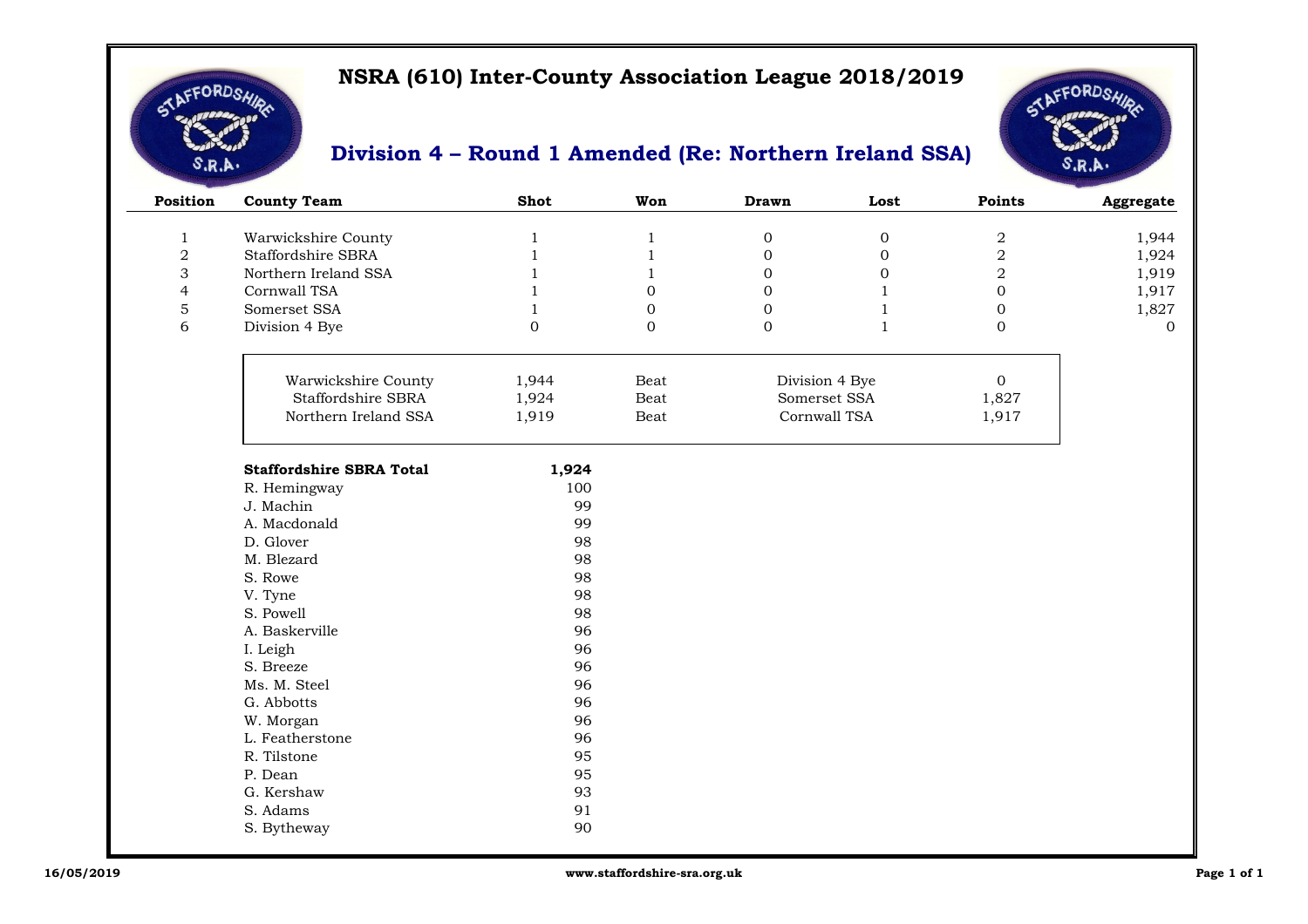

# AFFORDSA

| Position       | <b>County Team</b>              | <b>Shot</b>      | Won            | <b>Drawn</b> | Lost                 | Points                  | Aggregate    |
|----------------|---------------------------------|------------------|----------------|--------------|----------------------|-------------------------|--------------|
| $\mathbf{1}$   | Warwickshire County             | $\sqrt{2}$       | $\sqrt{2}$     | $\mathbf 0$  | $\boldsymbol{0}$     | 4                       | 3,870        |
| $\overline{2}$ | Cornwall TSA                    | $\sqrt{2}$       | $\mathbf{1}$   | $\mathbf{0}$ | $\mathbf{1}$         | 2                       | 3,858        |
| 3              | Staffordshire SBRA              | $\overline{2}$   | $\mathbf{1}$   | $\mathbf{0}$ | $\mathbf{1}$         | $\overline{2}$          | 3,846        |
| $\overline{4}$ | Somerset SSA                    | $\,2$            | 1              | $\mathbf{0}$ | $\mathbf{1}$         | $\overline{\mathbf{2}}$ | 3,672        |
| $\mathbf 5$    | Northern Ireland SSA            | $\boldsymbol{0}$ | $\mathbf{0}$   | $\mathbf{0}$ | 0                    | $\boldsymbol{0}$        | $\mathbf{0}$ |
| 6              | Division 4 Bye                  | $\mathbf{0}$     | $\Omega$       | $\Omega$     | $\overline{a}$       | $\mathbf{0}$            | $\Omega$     |
|                | Cornwall TSA                    | 1,941            | Beat           |              | Division 4 Bye       | $\overline{0}$          |              |
|                | Warwickshire County             | 1,926            | Beat           |              | Staffordshire SBRA   | 1,922                   |              |
|                | Somerset SSA                    | 1,845            | Result Delayed |              | Northern Ireland SSA | $\omega$                |              |
|                | <b>Staffordshire SBRA Total</b> | 1,922            |                |              |                      |                         |              |
|                | J. Machin                       |                  | 100            |              |                      |                         |              |
|                | R. Hemingway                    |                  | 99             |              |                      |                         |              |
|                | D. Glover                       |                  | 99             |              |                      |                         |              |
|                | A. Macdonald                    |                  | 99             |              |                      |                         |              |
|                | G. Kershaw                      |                  | 99             |              |                      |                         |              |
|                | S. Breeze                       |                  | 98             |              |                      |                         |              |
|                | S. Rowe                         |                  | 97             |              |                      |                         |              |
|                | V. Tyne                         |                  | 97             |              |                      |                         |              |
|                | Ms. M. Steel                    |                  | 97             |              |                      |                         |              |
|                | A. Baskerville                  |                  | 96             |              |                      |                         |              |
|                | M. Blezard                      |                  | 96             |              |                      |                         |              |
|                | P. Dean                         |                  | 96             |              |                      |                         |              |
|                | I. Leigh                        |                  | 96             |              |                      |                         |              |
|                | G. Abbotts                      |                  | 96             |              |                      |                         |              |
|                | S. Powell                       |                  | 95             |              |                      |                         |              |
|                | L. Featherstone                 |                  | 94             |              |                      |                         |              |
|                | W. Morgan                       |                  | 93             |              |                      |                         |              |
|                | S. Adams                        |                  | 93             |              |                      |                         |              |
|                | R. Tilstone                     |                  | 92             |              |                      |                         |              |
|                | S. Bytheway                     |                  | 90             |              |                      |                         |              |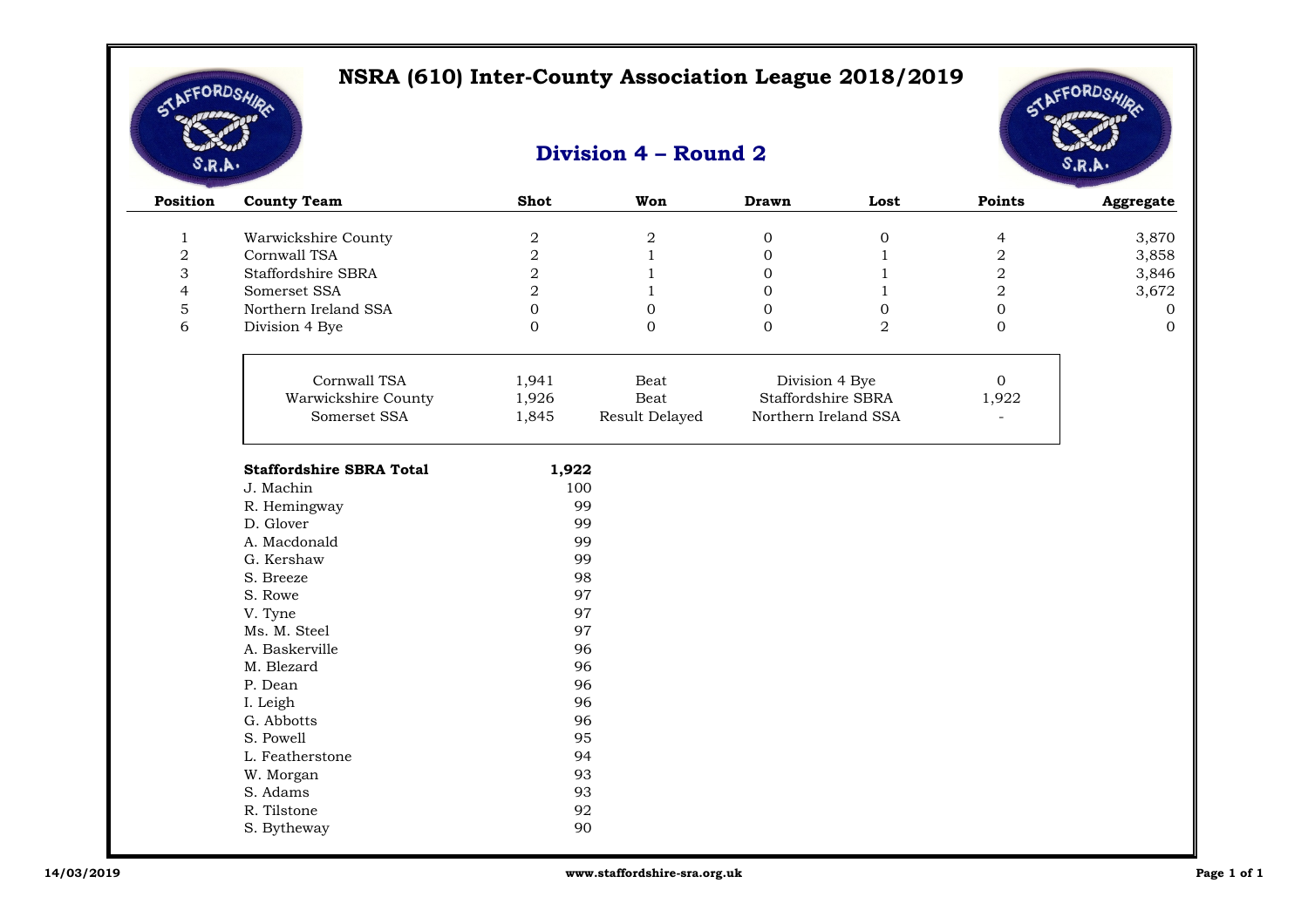

#### **Division 4 – Round 2 Amended (Re: Northern Ireland SSA)**



| Position       | <b>County Team</b>              | Shot           | Won              | <b>Drawn</b> | Lost               | <b>Points</b> | Aggregate |
|----------------|---------------------------------|----------------|------------------|--------------|--------------------|---------------|-----------|
| 1              | Warwickshire County             | $\mathbf 2$    | $\boldsymbol{2}$ | 0            | $\overline{0}$     | 4             | 3,870     |
|                |                                 |                |                  |              |                    |               |           |
| $\overline{2}$ | Northern Ireland SSA            | $\overline{2}$ | $\overline{2}$   | 0            |                    | 4             | 3,821     |
| 3              | Cornwall TSA                    | 2              |                  | 0            |                    | 2             | 3,858     |
| 4              | Staffordshire SBRA              | 2              |                  | 0            |                    | 2             | 3,846     |
| 5              | Somerset SSA                    | 2              |                  |              | 2                  | 0             | 3,672     |
| 6              | Division 4 Bye                  | 0              | $\overline{0}$   | 0            | 2                  | 0             | $\Omega$  |
|                |                                 |                |                  |              |                    |               |           |
|                | Cornwall TSA                    | 1,941          | Beat             |              | Division 4 Bye     | $\Omega$      |           |
|                | Warwickshire County             | 1,926          | Beat             |              | Staffordshire SBRA | 1,922         |           |
|                | Northern Ireland SSA            | 1,902          | Beat             |              | Somerset SSA       | 1,845         |           |
|                |                                 |                |                  |              |                    |               |           |
|                | <b>Staffordshire SBRA Total</b> | 1,922          |                  |              |                    |               |           |
|                | J. Machin                       | 100            |                  |              |                    |               |           |
|                | R. Hemingway                    | 99             |                  |              |                    |               |           |
|                | D. Glover                       | 99             |                  |              |                    |               |           |
|                | A. Macdonald                    | 99             |                  |              |                    |               |           |
|                | G. Kershaw                      | 99             |                  |              |                    |               |           |
|                | S. Breeze                       | 98             |                  |              |                    |               |           |
|                | S. Rowe                         | 97             |                  |              |                    |               |           |
|                | V. Tyne                         | 97             |                  |              |                    |               |           |

Ms. M. Steel 97 A. Baskerville 96

P. Dean 96 I. Leigh 96 G. Abbotts 96 S. Powell 95 L. Featherstone 94 W. Morgan 93<br>
S. Adams 93

R. Tilstone 92

S. Adams

S. Bytheway

M. Blezard

96

90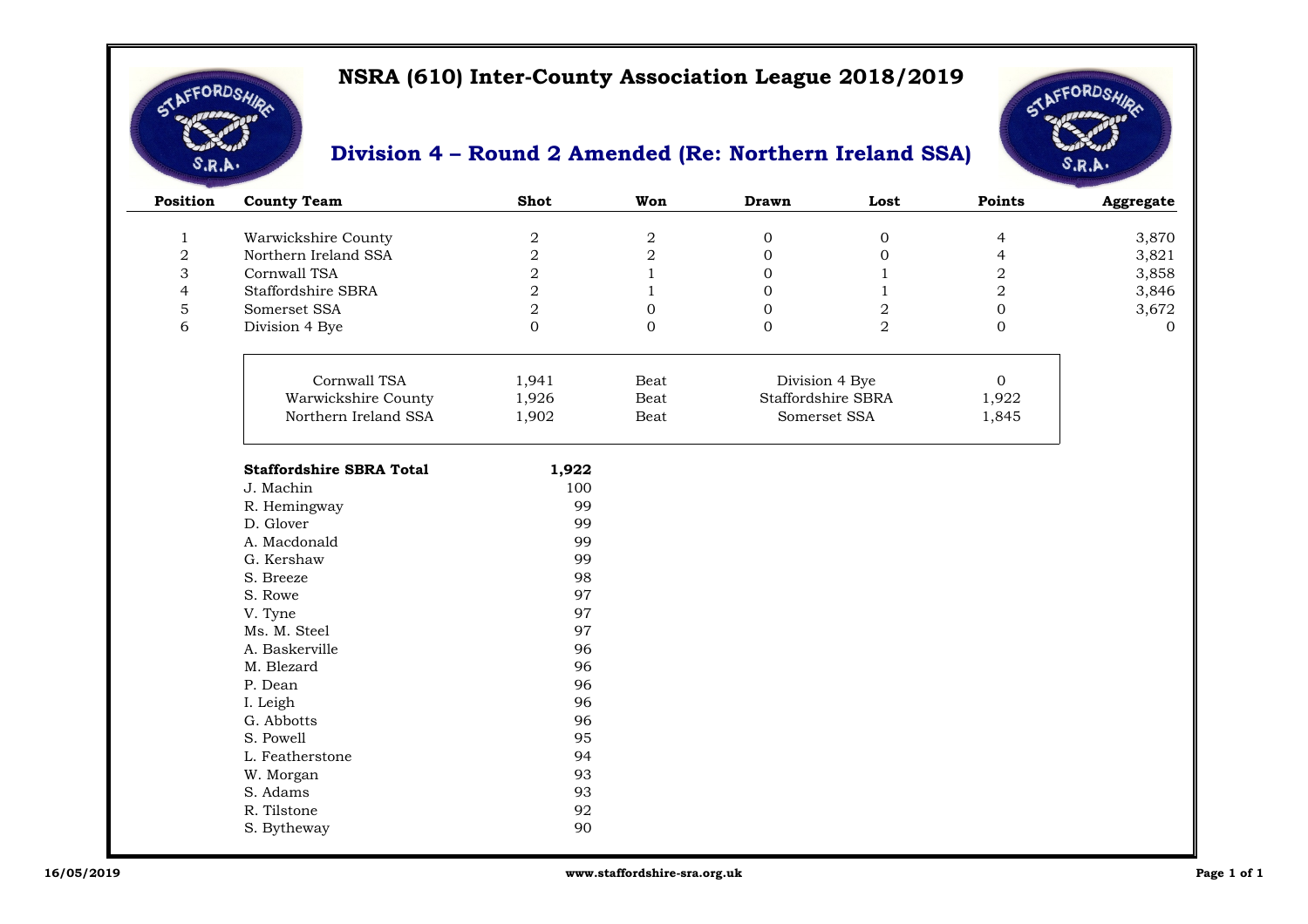

# AFFORDSA

| Position       | <b>County Team</b>              | <b>Shot</b>               | Won            | <b>Drawn</b>     | Lost               | Points         | Aggregate |
|----------------|---------------------------------|---------------------------|----------------|------------------|--------------------|----------------|-----------|
| $\mathbf{1}$   | Warwickshire County             | $\ensuremath{\mathsf{3}}$ | 3              | $\boldsymbol{0}$ | $\boldsymbol{0}$   | 6              | 5,870     |
| $\overline{2}$ | Cornwall TSA                    | 3                         | $\overline{2}$ | $\mathbf{0}$     | $\mathbf{1}$       | $\overline{4}$ | 5,777     |
| 3              | Staffordshire SBRA              | 3                         | $\mathbf{1}$   | $\Omega$         | $\overline{2}$     | $\overline{2}$ | 5,763     |
| $\overline{4}$ | Somerset SSA                    | 3                         | $\mathbf{1}$   | $\mathbf{0}$     | $\,2$              | $\overline{2}$ | 5,505     |
| 5              | Northern Ireland SSA            | $\mathbf{1}$              | $\mathbf{1}$   | $\mathbf{0}$     | $\,2$              | $\overline{2}$ | 2,000     |
| 6              | Division 4 Bye                  | $\mathbf 0$               | $\Omega$       | $\overline{O}$   | 3                  | $\overline{0}$ | $\Omega$  |
|                | Warwickshire County             | 2,000                     | Beat           |                  | Somerset SSA       | 1,833          |           |
|                | Cornwall TSA                    | 1,919                     | Beat           |                  | Staffordshire SBRA | 1,917          |           |
|                | Northern Ireland SSA            | ÷,                        | Delayed Result |                  | Division 4 Bye     | $\Omega$       |           |
|                | <b>Staffordshire SBRA Total</b> | 1,917                     |                |                  |                    |                |           |
|                | J. Machin                       |                           | 99             |                  |                    |                |           |
|                | A. Macdonald                    |                           | 99             |                  |                    |                |           |
|                | S. Rowe                         |                           | 98             |                  |                    |                |           |
|                | P. Dean                         |                           | 98             |                  |                    |                |           |
|                | R. Hemingway                    |                           | 97             |                  |                    |                |           |
|                | D. Glover                       |                           | 97             |                  |                    |                |           |
|                | Ms. M. Steel                    |                           | 97             |                  |                    |                |           |
|                | A. Baskerville                  |                           | 96             |                  |                    |                |           |
|                | M. Blezard                      |                           | 96             |                  |                    |                |           |
|                | I. Leigh                        |                           | 96             |                  |                    |                |           |
|                | G. Abbotts                      |                           | 96             |                  |                    |                |           |
|                | G. Kershaw                      |                           | 96             |                  |                    |                |           |
|                | S. Powell                       |                           | 96             |                  |                    |                |           |
|                | S. Breeze                       |                           | 95             |                  |                    |                |           |
|                | W. Morgan                       |                           | 95             |                  |                    |                |           |
|                | S. Bytheway                     |                           | 95             |                  |                    |                |           |
|                | L. Featherstone                 |                           | 94             |                  |                    |                |           |
|                | S. Adams                        |                           | 94             |                  |                    |                |           |
|                | V. Tyne                         |                           | 93             |                  |                    |                |           |
|                | R. Tilstone                     |                           | 90             |                  |                    |                |           |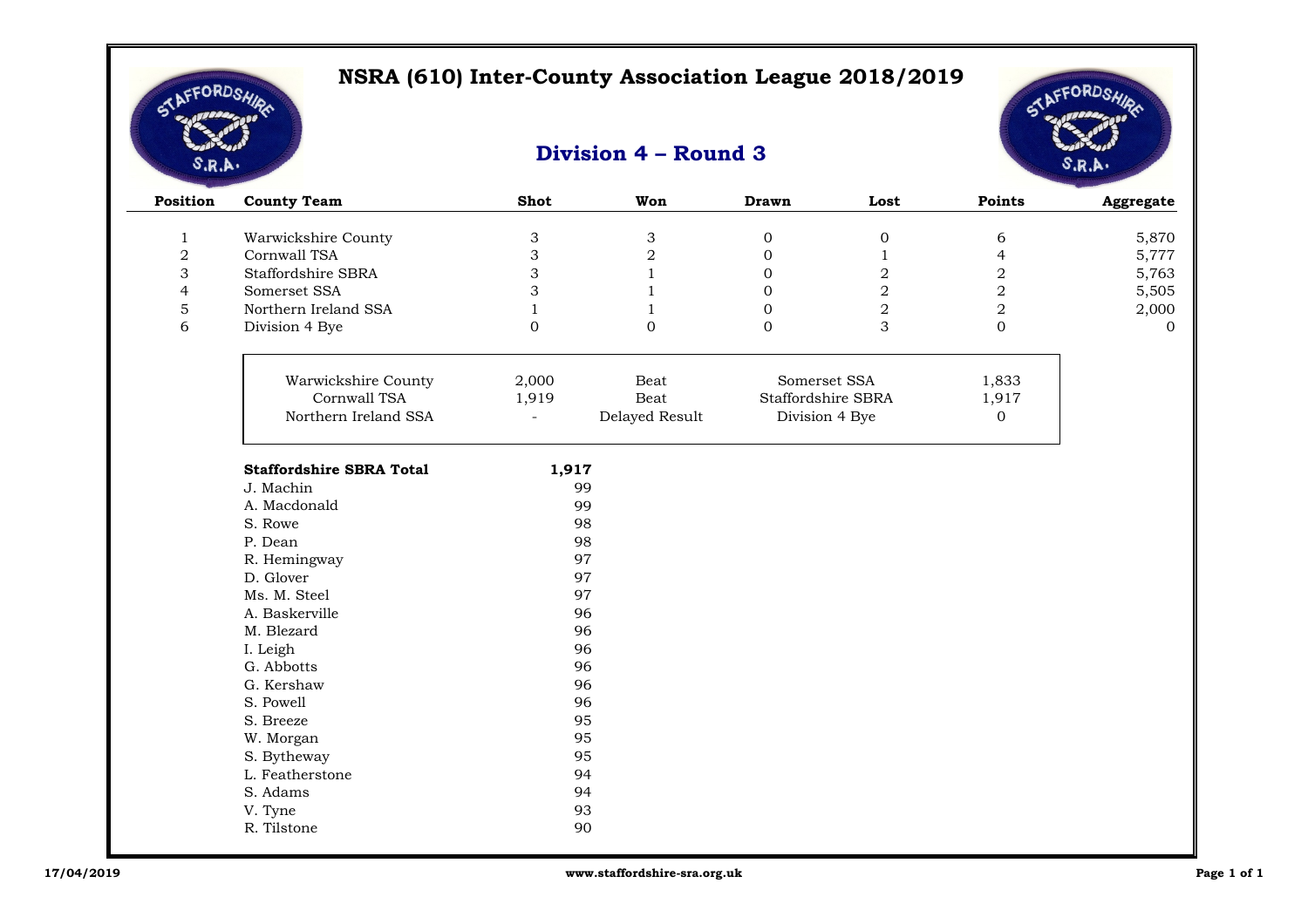

### **Division 4 – Round 3 Amended (Re: Northern Ireland SSA)**



| Position       | <b>County Team</b>              | <b>Shot</b>               | Won                       | <b>Drawn</b>   | Lost               | Points           | Aggregate      |
|----------------|---------------------------------|---------------------------|---------------------------|----------------|--------------------|------------------|----------------|
| $\mathbf{1}$   | Warwickshire County             | $\ensuremath{\mathsf{3}}$ | $\ensuremath{\mathsf{3}}$ | $\overline{0}$ | $\boldsymbol{0}$   | 6                | 5,803          |
| $\mathbf 2$    | Northern Ireland SSA            | 3                         | 3                         | $\mathbf{0}$   | $\mathbf 0$        | 6                | 5,748          |
| 3              | Cornwall TSA                    | 3                         | $\sqrt{2}$                | $\overline{0}$ | $\mathbf{1}$       | 4                | 5,777          |
| $\overline{4}$ | Staffordshire SBRA              | 3                         | $\mathbf{1}$              | $\mathbf{0}$   | $\overline{2}$     | $\sqrt{2}$       | 5,763          |
| $\mathbf 5$    | Somerset SSA                    | 3                         | $\boldsymbol{0}$          | $\mathbf{0}$   | $\mathfrak{Z}$     | $\boldsymbol{0}$ | 5,505          |
| 6              | Division 4 Bye                  | $\mathbf{0}$              | $\mathbf{0}$              | $\Omega$       | 3                  | $\overline{0}$   | $\overline{0}$ |
|                | Warwickshire County             | 1,933                     | Beat                      |                | Somerset SSA       | 1,833            |                |
|                | Northern Ireland SSA            | 1,927                     | Beat                      |                | Division 4 Bye     | $\mathbf 0$      |                |
|                | Cornwall TSA                    | 1,919                     | Beat                      |                | Staffordshire SBRA | 1,917            |                |
|                |                                 |                           |                           |                |                    |                  |                |
|                | <b>Staffordshire SBRA Total</b> | 1,917                     |                           |                |                    |                  |                |
|                | J. Machin                       | 99                        |                           |                |                    |                  |                |
|                | A. Macdonald                    | 99                        |                           |                |                    |                  |                |
|                | S. Rowe                         | 98                        |                           |                |                    |                  |                |
|                | P. Dean                         | 98                        |                           |                |                    |                  |                |
|                | R. Hemingway<br>D. Glover       | 97<br>97                  |                           |                |                    |                  |                |
|                | Ms. M. Steel                    | 97                        |                           |                |                    |                  |                |
|                | A. Baskerville                  | 96                        |                           |                |                    |                  |                |
|                | M. Blezard                      | 96                        |                           |                |                    |                  |                |
|                | I. Leigh                        | 96                        |                           |                |                    |                  |                |
|                | G. Abbotts                      | 96                        |                           |                |                    |                  |                |
|                | G. Kershaw                      | 96                        |                           |                |                    |                  |                |
|                | S. Powell                       | 96                        |                           |                |                    |                  |                |
|                | S. Breeze                       | 95                        |                           |                |                    |                  |                |
|                | W. Morgan                       | 95                        |                           |                |                    |                  |                |
|                | S. Bytheway                     | 95                        |                           |                |                    |                  |                |
|                | L. Featherstone                 | 94                        |                           |                |                    |                  |                |
|                | S. Adams                        | 94                        |                           |                |                    |                  |                |
|                | V. Tyne                         | 93                        |                           |                |                    |                  |                |

R. Tilstone 90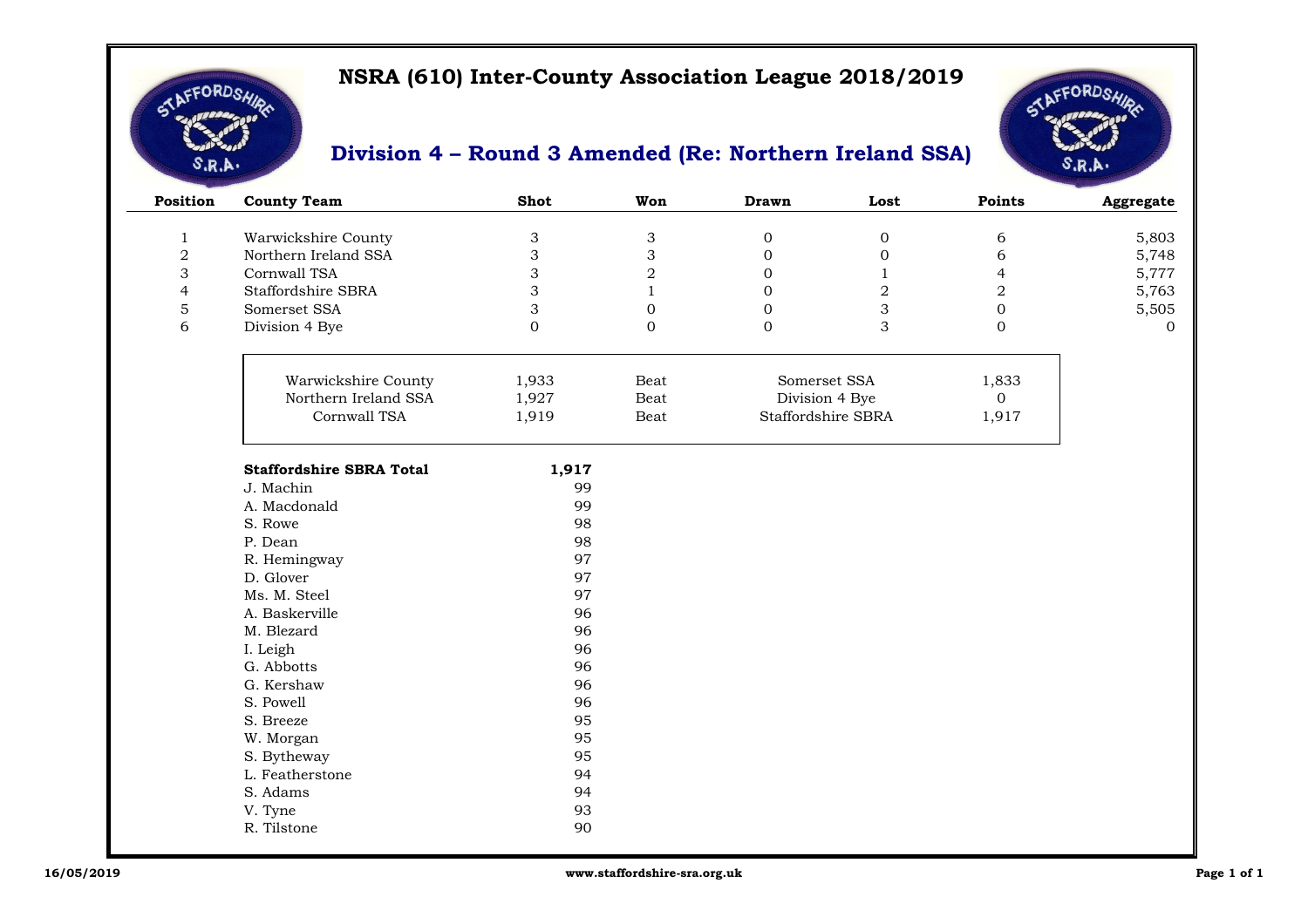

 $\overline{\phantom{a}}$ 

# AFFORDSA

| Position       | <b>County Team</b>              | <b>Shot</b>    | Won                       | <b>Drawn</b>     | Lost                 | Points           | Aggregate |
|----------------|---------------------------------|----------------|---------------------------|------------------|----------------------|------------------|-----------|
| $\mathbf{1}$   | Warwickshire County             | 4              | $\overline{4}$            | $\boldsymbol{0}$ | $\boldsymbol{0}$     | $\,8\,$          | 7,739     |
| $\overline{2}$ | Cornwall TSA                    | $\overline{4}$ | $\ensuremath{\mathsf{3}}$ | $\mathbf{0}$     | $\mathbf{1}$         | 6                | 7,701     |
| 3              | Northern Ireland SSA            | 4              | 3                         | $\overline{0}$   | 1                    | 6                | 7,676     |
| $\overline{4}$ | Staffordshire SBRA              | 4              | $\overline{2}$            | 0                | $\,2$                | 4                | 7,688     |
| 5              | Somerset SSA                    | 4              | $\mathbf{0}$              | $\overline{0}$   | 4                    | $\boldsymbol{0}$ | 7,351     |
| 6              | Division 4 Bye                  | $\overline{0}$ | $\mathbf{0}$              | $\overline{0}$   | 4                    | $\mathbf{0}$     | $\Omega$  |
|                |                                 |                |                           |                  |                      |                  |           |
|                | Warwickshire County             | 1,936          | Beat                      |                  | Northern Ireland SSA | 1,928            |           |
|                | Staffordshire SBRA              | 1,925          | Beat                      | Division 4 Bye   |                      | $\overline{0}$   |           |
|                | Cornwall TSA                    | 1,924          | Beat                      |                  | Somerset SSA         | 1,846            |           |
|                | <b>Staffordshire SBRA Total</b> | 1,925          |                           |                  |                      |                  |           |
|                | G. Kershaw                      | 100            |                           |                  |                      |                  |           |
|                | S. Bytheway                     | 100            |                           |                  |                      |                  |           |
|                | R. Hemingway                    | 99             |                           |                  |                      |                  |           |
|                | Ms. M. Steel                    | 99             |                           |                  |                      |                  |           |
|                | J. Machin                       | 98             |                           |                  |                      |                  |           |
|                | I. Leigh                        | 98             |                           |                  |                      |                  |           |
|                | V. Tyne                         | 97             |                           |                  |                      |                  |           |
|                | P. Dean                         | 97             |                           |                  |                      |                  |           |
|                | S. Breeze                       | 97             |                           |                  |                      |                  |           |
|                | A. Macdonald                    | 97             |                           |                  |                      |                  |           |
|                | S. Powell                       | 97             |                           |                  |                      |                  |           |
|                | D. Glover                       | 96             |                           |                  |                      |                  |           |
|                | M. Blezard                      | 96             |                           |                  |                      |                  |           |
|                | S. Rowe                         | 96             |                           |                  |                      |                  |           |
|                | W. Morgan                       | 96             |                           |                  |                      |                  |           |
|                | R. Tilstone                     | 93             |                           |                  |                      |                  |           |
|                | G. Abbotts                      | 93             |                           |                  |                      |                  |           |
|                | S. Adams                        | 93             |                           |                  |                      |                  |           |
|                | A. Baskerville                  | 92             |                           |                  |                      |                  |           |
|                | L. Featherstone                 | 91             |                           |                  |                      |                  |           |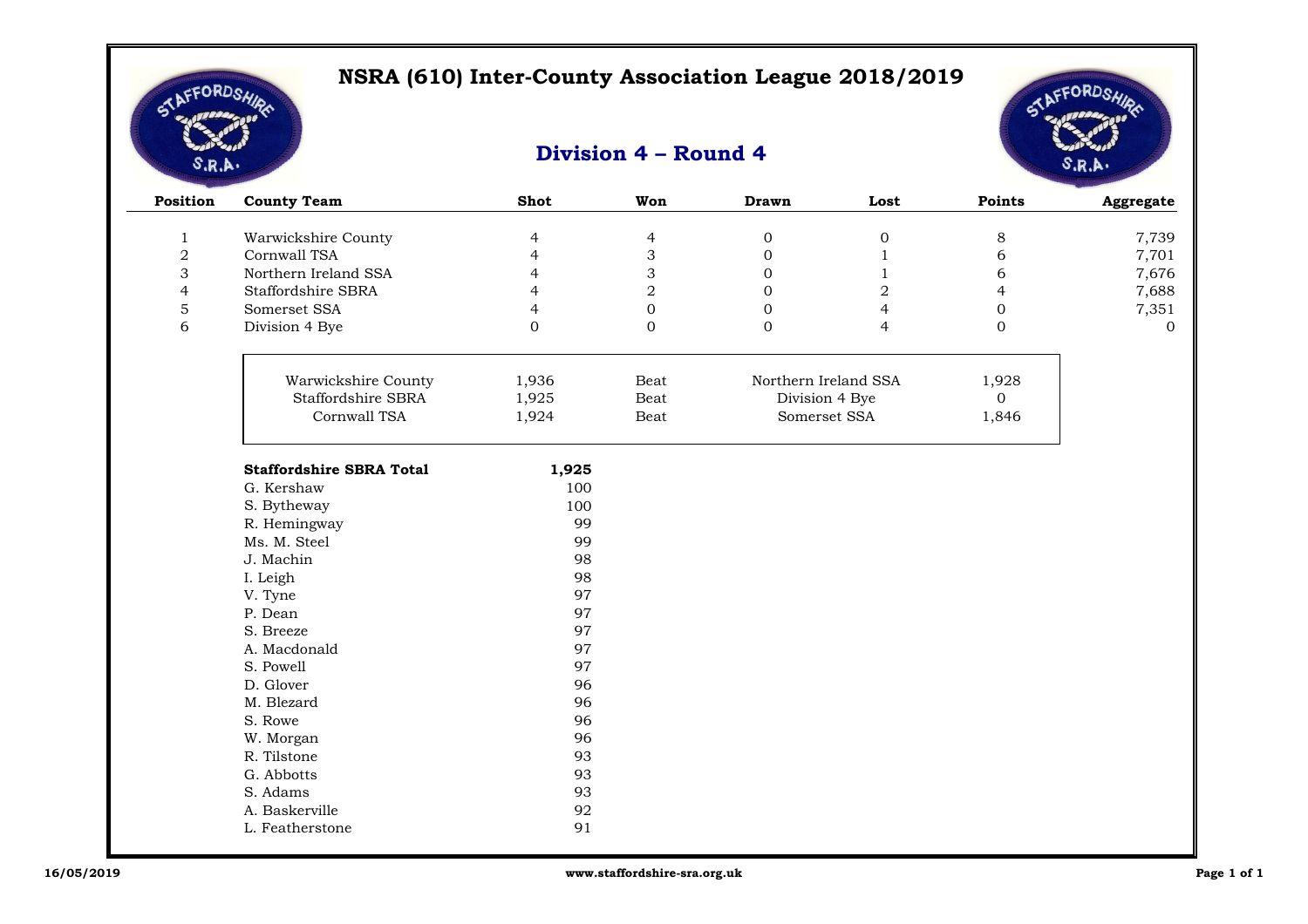

# AFFORDSA

| Position       | <b>County Team</b>              | <b>Shot</b>   | Won            | <b>Drawn</b>     | Lost                | Points           | Aggregate |
|----------------|---------------------------------|---------------|----------------|------------------|---------------------|------------------|-----------|
| $\mathbf{1}$   | Warwickshire County             | $\mathbf 5$   | $\overline{4}$ | $\boldsymbol{0}$ | $\mathbf{1}$        | $\,8\,$          | 9,671     |
| $\overline{2}$ | Cornwall TSA                    | 5             | $\overline{4}$ | $\overline{0}$   | $\mathbf{1}$        | 8                | 9,635     |
| 3              | Northern Ireland SSA            | 5             | 4              | $\boldsymbol{0}$ | 1                   | 8                | 9,606     |
| $\overline{4}$ | Staffordshire SBRA              | 5             | $\sqrt{2}$     | $\mathbf{0}$     | 3                   | $\overline{4}$   | 9,593     |
| $\mathbf 5$    | Somerset SSA                    | 5             | 1              | $\overline{0}$   | 4                   | $\boldsymbol{2}$ | 9,192     |
| 6              | Division 4 Bye                  | $\mathbf{0}$  | $\overline{0}$ | $\mathbf{0}$     | 5                   | $\mathbf 0$      | $\Omega$  |
|                | Cornwall TSA                    | 1,934<br>Beat |                |                  | Warwickshire County | 1,932            |           |
|                | Northern Ireland SSA            | 1,930         | Beat           |                  | Staffordshire SBRA  | 1,905            |           |
|                | Somerset SSA                    | 1,841         | Beat           |                  | Division 4 Bye      | 0                |           |
|                | <b>Staffordshire SBRA Total</b> | 1,905         |                |                  |                     |                  |           |
|                | S. Breeze                       | 100           |                |                  |                     |                  |           |
|                | S. Rowe                         | 99            |                |                  |                     |                  |           |
|                | J. Machin                       | 99            |                |                  |                     |                  |           |
|                | P. Dean                         | 98            |                |                  |                     |                  |           |
|                | S. Bytheway                     | 97            |                |                  |                     |                  |           |
|                | M. Blezard                      | 97            |                |                  |                     |                  |           |
|                | A. Macdonald                    | 96            |                |                  |                     |                  |           |
|                | D. Glover                       | 96            |                |                  |                     |                  |           |
|                | S. Adams                        | 95            |                |                  |                     |                  |           |
|                | G. Kershaw                      | 95            |                |                  |                     |                  |           |
|                | Ms. M. Steel                    | 95            |                |                  |                     |                  |           |
|                | R. Tilstone                     | 95            |                |                  |                     |                  |           |
|                | R. Hemingway                    | 95            |                |                  |                     |                  |           |
|                | W. Morgan                       | 94            |                |                  |                     |                  |           |
|                | S. Powell                       | 94            |                |                  |                     |                  |           |
|                | I. Leigh                        | 94            |                |                  |                     |                  |           |
|                | A. Baskerville                  | 94            |                |                  |                     |                  |           |
|                | G. Abbotts                      | 93            |                |                  |                     |                  |           |
|                | L. Featherstone                 | 90            |                |                  |                     |                  |           |
|                | V. Tyne                         | 89            |                |                  |                     |                  |           |